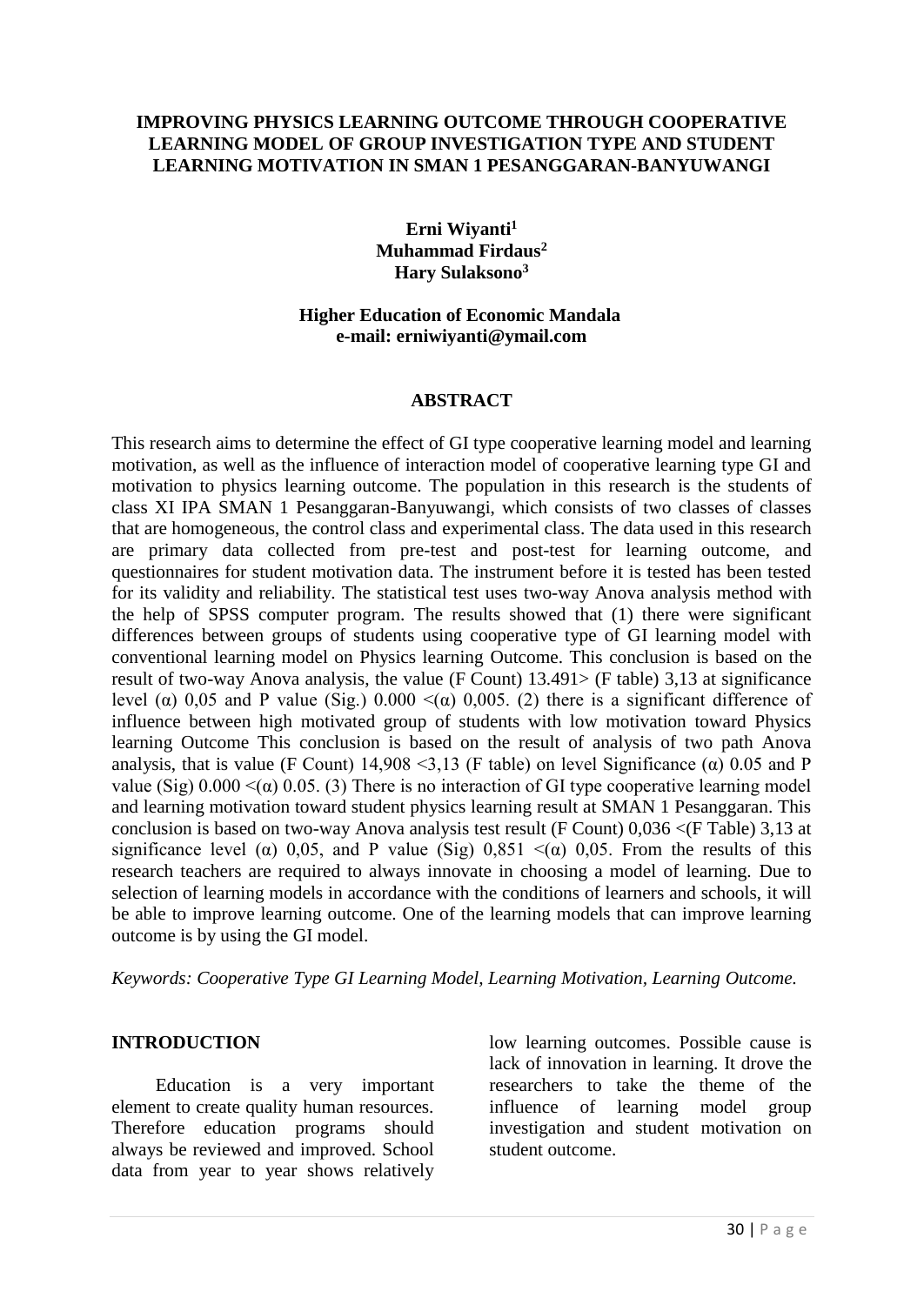Problems in this research are to what extent the influence of cooperative learning model of group investigation type on Physics learning outcome, to what extent the influence of students' learning motivation on Physics learning outcome and to what extent the interaction effect of cooperative learning model of group investigation type and motivation toward Physics learning Outcome, students' learning motivation, on students of SMAN 1 Pesanggaran-Banyuwangi

The purposes of conducting this research are to knowing the influence of cooperative learning model of group investigation type, students' learning motivation, and interaction model of cooperative learning of group investigation type and motivation toward Physics learning outcome in students of SMAN 1 Pesanggaran-Banyuwangi.

Limitations of the problem in this research is to compare the results of student learning using cooperative learning model of group investigation type with conventional model in XI IPA class (consist of 70 students) of SMAN 1 Pesanggaran-Banyuwangi. Another one is the influence of Physics learning motivation in improving learning Outcome.

In general, class organizing planning using Group Investigation cooperative technique is a group formed by the students themselves with 2 to 6 members. Each group is free to choose a subtopic of the entire unit of matter (subject) to be taught and then create or produce a group report. Subsequently, each group presents or exhibits its report to the entire class, to share and exchange information on their findings (Slavin, 2008).

Implementation of Group Investigation's cooperative learning strategy in learning is generally divided into 6 (six) steps: (1) Identifying topics and organizing students into groups (students review information sources, selecting topics, facilitating teachers in obtaining information), (2) Grouping, (3) Conducting investigations (students seeking information, analyzing data, and making conclusions), (4) Preparing the final report, (5) Presenting the final report (presentations are made for the whole class in various forms), (6) Evaluating (teachers and students collaborate in evaluating learning, assessments directed to evaluate conceptual understanding and critical thinking skills).

In a large Indonesian dictionary (1991: 523), conventional means based on custom or traditional. Thus, conventional learning is the usual teaching done by the teacher. In general, conventional learning is a more teacher-centered learning.

In general, conventional learning which is done by educators so far has many weaknesses, such as: (1) Learning activities are merely transferring knowledge from teacher to students, (2) Learning activities look like to fill empty bottles with knowledge, (3) Conventional learning tends to separate things (4) Teaching activities emphasize more on outcomes than processes, (5) Encouraging students in competitions like cock fight, students work hard to beat their classmates.

Motivation is the mental power that drives learning. The driving force comes from various sources. Students learn something because they are driven by mental strength in the form of desire, attention, will, or ideals. The mental strength can be low or high. Motivation is divided into 2 groups, namely: (1) Intrinsic motivation is the motivation in you yourself to do something for the sake of something itself (the purpose itself). For example, learners may learn to face the test because they are happy in the lesson being tested, (2) Extrinsic motivation is doing something to get something else. Extrinsic motivation is often influenced by external incentives such as rewards and punishments.

Learning outcome is an indicator of the absorption (intelligence) of students. Learning outcome is influenced by some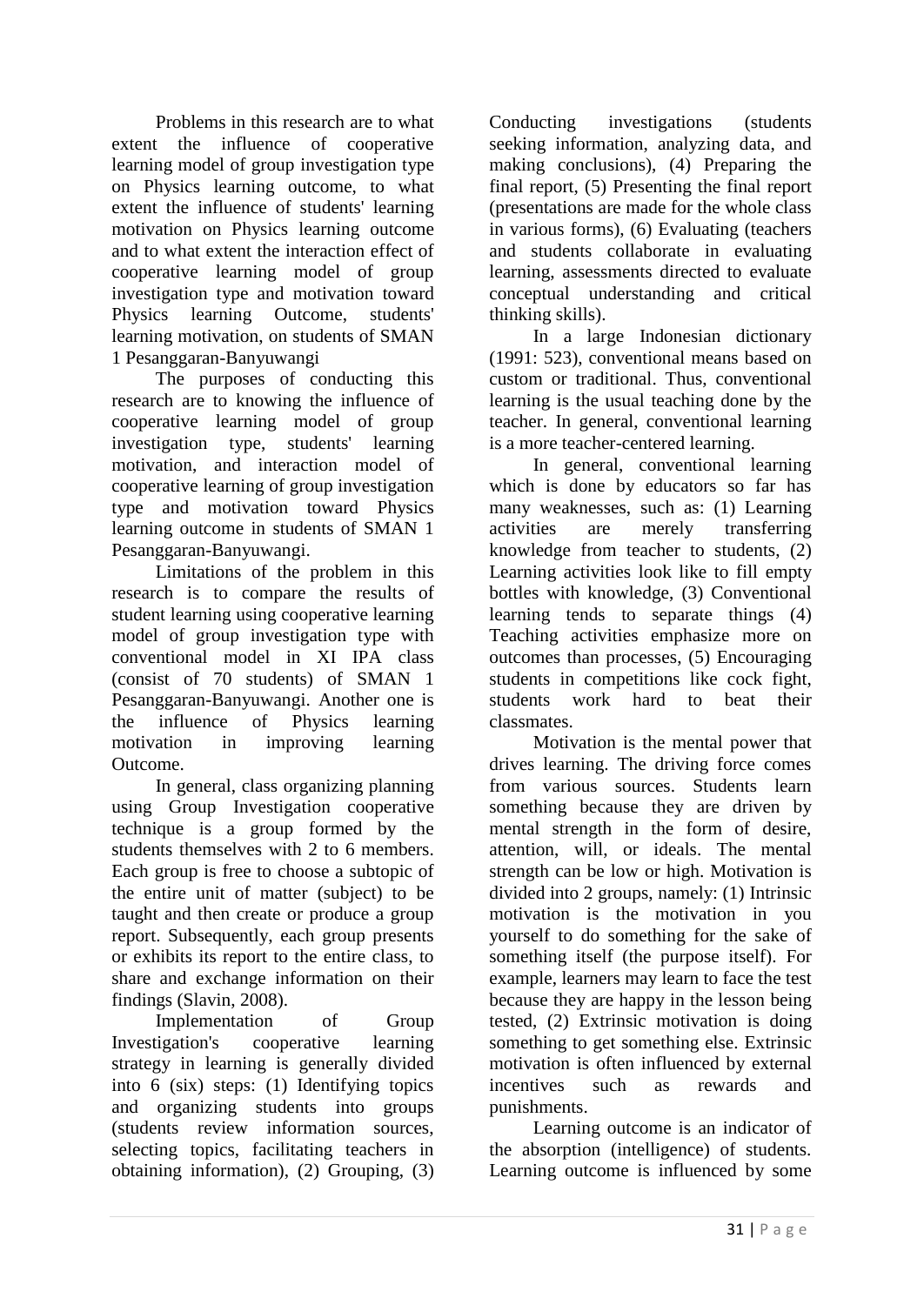factors, namely Internal factors, factors that can be classified in these internal factors such as intelligence, talent, interest, and motivation of each individual. External factors, factors that include external factors such as family circumstances, experiences, the environment, learning models and so on. The function of learning outcome, along with: (1) As an indicator of the quality and quantity of knowledge that has been mastered by students, (2) As the symbol of the fulfillment of desire to know, (3) As an information material in educational innovation, (4) And extern of an educational institution.

# **RESEARCH METHODS**

The research was conducted at SMAN 1 Pesanggaran Banyuwangi in November 2016. This research used experimental method, with the design of pre test-post test control group design. The experiments were carried out in two classes, namely class A and class B, which were samples of treatment samples using cooperative type group investigation method and control samples using conventional method.

| $\mathbf{N}_1$ | $\bf N_2$      |
|----------------|----------------|
| $\mathbf{N}_3$ | $\mathbf{N}_4$ |

Information :

$$
-X = Experiment Class
$$
  
= Control Class

 $N_1$  = Student learning outcome

before getting cooperative learning model of group investigation type in experiment class.

 $N_2$  = Student learning outcome after getting cooperative learning model of group investigation type in experimental class.

 $N_3$  = Student learning outcome before getting conventional learning model in control class.

 $N_4$  = Student outcome after obtaining conventional learning model in control class.

The population of this study involved students at XI IPA class of SMAN 1 Pesanggaran-Banyuwangi as many as 70 students, consisting of two (2) classes, namely XI IPA4 class amounted to 35 and XI IPA5 class amounted to 35. Sampling technique in this research is by purposive sampling. Sampling techniques based on certain considerations and characteristics.

Based on its type, this research includes Quasi Experimental research and survey research. Quasi Experimental Research is a research using experimental and control group treated by using pre testpost test group design as a data collection tool. While the survey research is a research that uses a questionnaire as a means of data collection (Sugiyono, 2012).

Variables of research is anything in the form of what is determined by the researcher to be studied, so obtained information about it, to then be drawn conclusion (Sugiyono, 2007). Independent variabels are Learning model (Cooperative Type Investigation and Conventional Group) and Learning Motivation (High and Low motivation). And Learning Outcome as Dependent Variables

In order to avoid misunderstanding with the terms used in this research, the authors describe the terms used in this research. Cooperative learning model of group investigation type is classroom organizing planning where group is made by students with 2 - 6 members, each group is free to choose subtopic of the entire unit of matter (subject) that will be taught, and make group report. Furthermore, each group presented its report to the whole class, to share and exchange information on their findings (Slavin, 2008)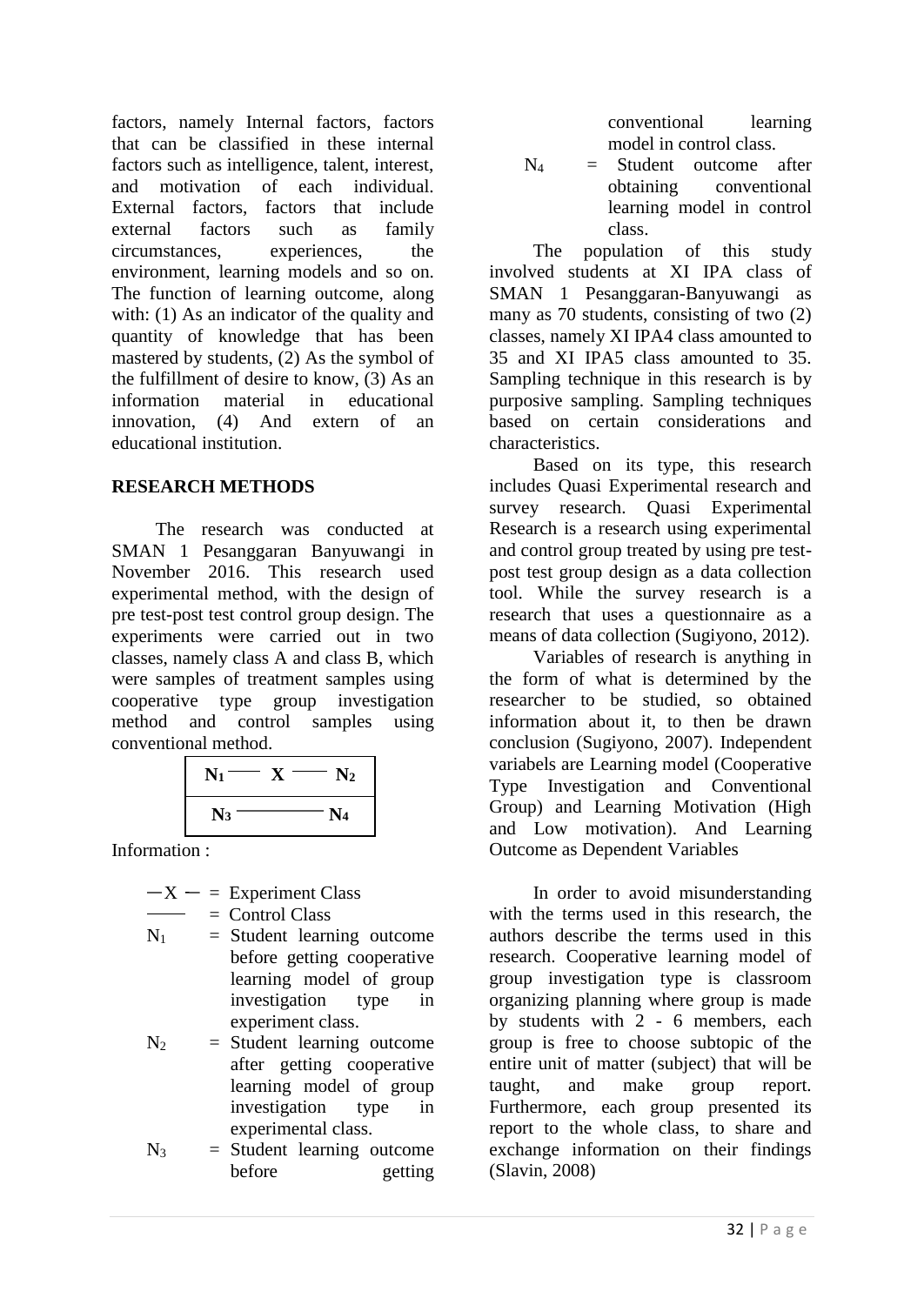The conventional learning model (lecture) is the way the teacher conveys the teaching materials with a direct oral explanation of the students. This method makes more active teacher but less for students. They only listen and give answers when they asked to. Consequently, teacher who is less interesting in delivering lesson will make the students show less attention and sometimes sleepy (Suryobroto, 2009).

Motivation to learn is one that encourages students to learn which includes internal and external encouragement (Santrock, 2004). Learning Outcome is the result that has been achieved by students after the learning that in this research the focus is on the cognitive aspect only (Saeffudin Azwar, 2000).

Physics subject in question is a curriculum or syllabus of high school level on physics subject matter at XI IPA class. The material used in this research is about Work and Energy. Data collection methods are techniques or methods used to collect data. Data collection techniques used to conduct this research are test of learning outcome and motivation test of learning.

To obtain data in the form of Physics outcome, researchers used research instruments in the form of a test of ability (Outcome test) consisting of 20 items made by the researcher by taking the questions on Erlangga textbook. Therefore, the test of learning outcome does not need to be tested for the validity and reliability.

Data in the form of learning motivation is obtained by using questionnaire consisting of 25 items that support and not support the statement of problem. From the 25 items of the questionnaire, it was tested in another class before it was used in the experimental class and control class. After that it was tested for the validity and reliability. Each item has 5 choices. There are some research instruments to be used in research. Before being used, it should be tested first for quality. To test the quality of the instrument, it is used 2 kinds of test, namely validity and reliability test for outcome test and motivation.

# **Validity test**

In this research the validity of instrument test is calculated by using product moment formula (Sugiyono, 2012: 183), as follows:

| $N \sum X iY i - (\sum X i)(\sum Y i)$                                                                |
|-------------------------------------------------------------------------------------------------------|
| $\sqrt{\left\{N \sum X i^2 - (\sum X i)^2\right\}} \sqrt{\left\{N \sum Y i^2 - (\sum Y i)^2\right\}}$ |

Information:

 $R_{xy}$  = Product moment correlation coefficient between x and y

- $X =$  Value of variable X
- $Y =$ The value of variable Y
- $N =$  Number of subjects

 $\Sigma$  = Sigma Number of values

### **Test Reliability**

Reliability is a measure that shows reliable results if the test is tested multiple times (Sugiyono, 2012: 131). To know the reliability of the instrument by using Spearman Brown, the formula is as follows:

$$
\left[r_i = \frac{2r_s}{1+r_s}\right]
$$

Information:

- $R_i$  = the overall correlation coefficient of the question
- Rs = half-problem correlation coefficient found to know the correlation level can use dallar as follows.
- 1.  $0.80 < r_i$ , 1,00 correlation is very high
- 2.  $0.60 <$  ri, 0,79 high correlation
- 3.  $0.40 <$  ri, 0.59 moderate correlation
- 4.  $0.20 \leq$  ri, 0.39 low correlation
- 5.  $0.00 < r_i$ , 0,19 correlation is very low

### **Test Prerequisites**

The collected data need the processing and analysis because a research does not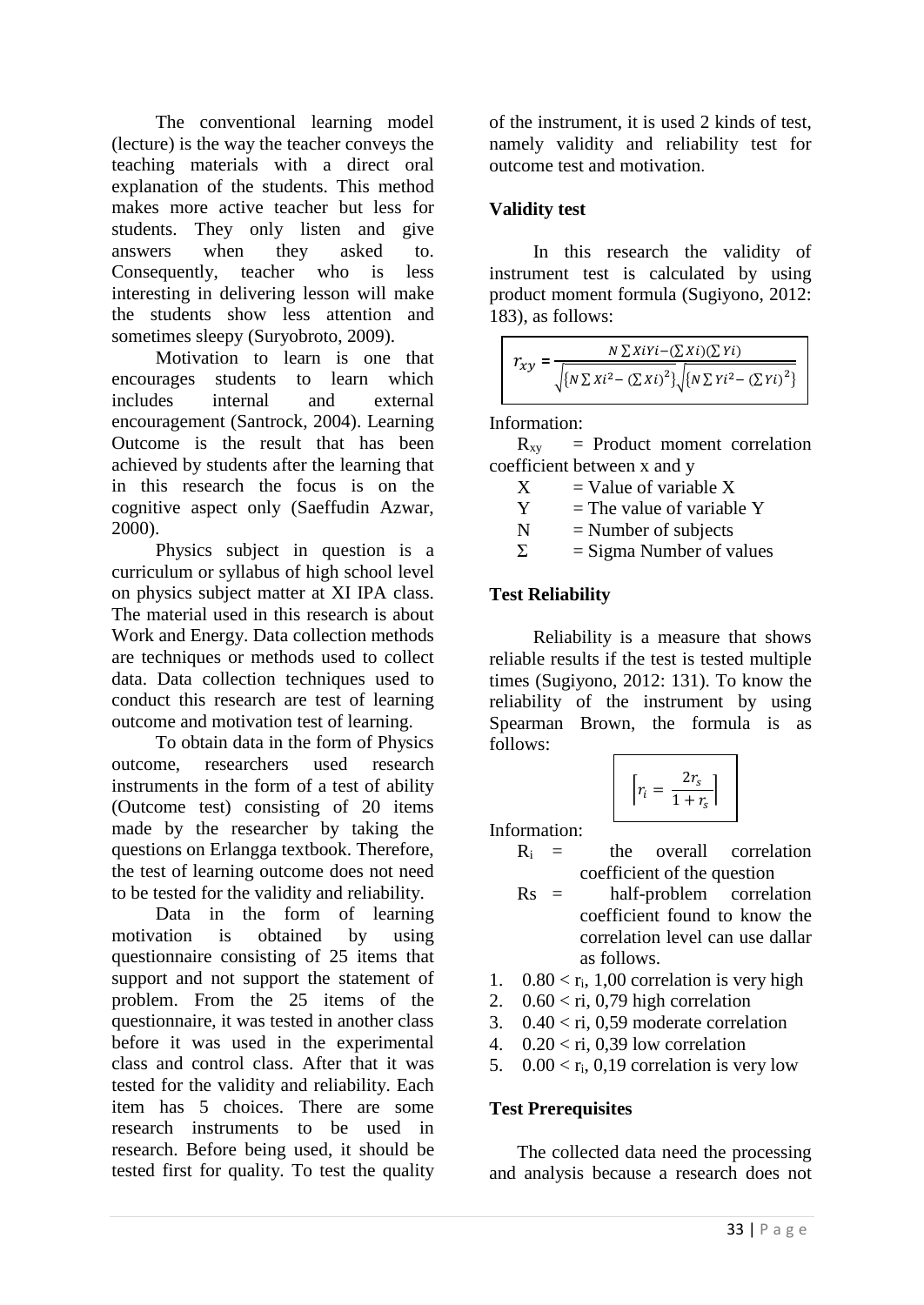only rely on the rough data obtained from the results of the course, but also needs to be processed so that the data is easier to understand, read and interpreted.

Analytical techniques used to examine the use of cooperative learning model type of group investigation and motivation on student outcome in the classroom are by using Normality test and Homogeneity test.

a. Normality Test

Normality test conducted to determine whether the population is normally distributed (Sugiyono, 2012: 172). Normality test is using Kolmogorov Smirnov formula:

$$
D_n = \sum |F_{n(x)} - F_{(X)}|
$$

Information:

Dn : Kolmogorov significance value Fn (x) : Normal cumulative probability  $F(x)$  : The empirical cumulative probability

b. Homogeneity Test

Homogeneity test is intended to determine whether the population has the same variant or not (Sugiyono, 2012: 197). In this case, it is used Homogeneity test of variance with the following formula:

> $F =$ Largest Variant (s<sup>2</sup>) Smallest Variant (s<sup>2</sup>)

Information:

F : F test count value The largest variant (s2): The largest variant value The smallest variant (s2): The smallest variant value

If  $F_{Count} > F_{table}$ , means population used homogeny, and vice versa, if  $F_{\text{Count}}$  > Ftable, mean population used is not homogeneous.

To calculate the value of variant used the following formula: (Sugiyono, 2012: 183)

$$
s^{2} = \sqrt{\frac{n \cdot \sum X^{2} - (\sum X)^{2}}{n(n-1)}}
$$

Information:

 $N =$  Number of samples

 $X =$ Value obtained by sample

 $X^2$  $=$  Squares of the values obtained by the sample

### **Hypothesis Testing**

Hypothesis test is done to find out whether the hypothesis in the research accepted or rejected (Sugiyono, 2012: 192). In this research hypothesis test is using analysis of variance (using a twoway anova) as follows:

$$
F_h = \frac{R^2/2}{(1 - R^2)/(n - k - 1)}
$$

Information:

Fh : Coefficient of double correlation

k : Number of independent variables

n : Number of sample members

The data obtained were then tabulated using a 2x2 factorial design and analyzed by using F test statistic (using a two-way anova)

Table Factorial Design 2 x 2

|                   | <b>METHOD</b>                                 |                      |  |
|-------------------|-----------------------------------------------|----------------------|--|
| <b>MOTIVATION</b> | Co-operative Type Group<br>investigation (A1) | Conventional<br>(A2) |  |
| HIGH(B1)          | A <sub>1</sub> R <sub>1</sub>                 | A2.B1                |  |
|                   | 41 R2                                         | $2$ R2               |  |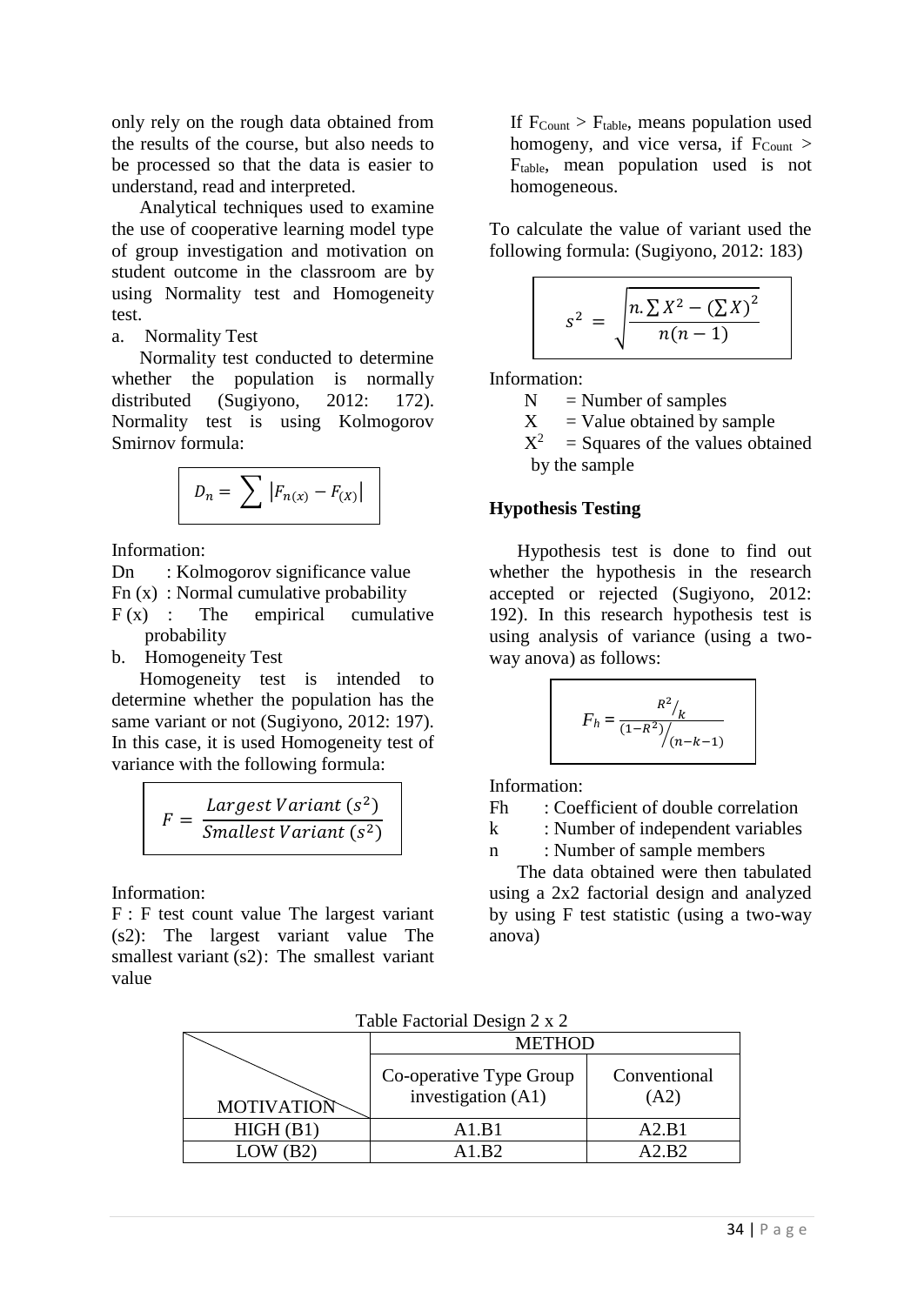Information:

- A1.B1 : Sel group of students who are given cooperative learning type group investigation and have high learning motivation.
- A2.B1 : Sel group of students who are given conventional learning and have high motivation.
- A1.B2 : Sel group of students who are given cooperative learning type group investigation and have low learning motivation.
- A2.B2 : Sel group of students who are given conventional learning and have low motivation.

After analyzing statistical data with Microsoft Exel and SPSS as above step, then it consulted with F test distribution table (attached), so that it can be taken conclusion as follows:

a. If the results of statistical analysis with Microsoft Exel and SPSS obtained results  $F_{Count} < F_{table}$ , then  $H_0$  is rejected and H<sup>1</sup> accepted.

b. Vice versa, if from the results of statistical analysis with Microsoft Exel and SPSS obtained  $F_{\text{count}}$  F<sub>table</sub>, then  $H<sub>o</sub>$  accepted and  $H<sub>1</sub>$  rejected.

### **RESULT ANALYSIS**

Respondents were students of class XI IPA 4 and IPA 5 SMAN 1 Pesanggaran which amounted to 70 students, and divided into 2 classes namely experimental class and control class.

Data on the influence of cooperative learning model of Group Investigation and learning motivation toward Physics learning Outcome in SMAN 1 Pesanggaran-Banyuwangi as a whole as in the table below.

| nouvadon 10 meaning outcome |       |       |       |  |  |  |
|-----------------------------|-------|-------|-------|--|--|--|
| Motivation<br>Model         | High  | Low   | Total |  |  |  |
| Co-operative type GI        |       |       |       |  |  |  |
| N                           | 27    | 8     | 35    |  |  |  |
| Mean                        | 81,85 | 74,38 | 80,14 |  |  |  |
| Sd                          | 9,109 | 4,955 | 8,869 |  |  |  |
| $\Sigma X$                  | 2210  | 595   | 2805  |  |  |  |
| Conventional                |       |       |       |  |  |  |
| N                           | 18    | 17    | 35    |  |  |  |
| Mean                        | 74,72 | 67,94 | 71,43 |  |  |  |
| Sd                          | 6,057 | 4,351 | 6,251 |  |  |  |
| $\Sigma X$                  | 1345  | 1155  | 2500  |  |  |  |
| Total                       |       |       |       |  |  |  |
| N                           | 45    | 25    | 70    |  |  |  |
| Mean                        | 79    | 70    |       |  |  |  |
| Sd                          | 8.7   | 5,401 |       |  |  |  |
| $\sum X$                    | 3555  | 1750  |       |  |  |  |

Table Summary of Research Data Influence of Cooperative Learning Model of GI Type And Motivation To Learning Outcome

From table above, it shows that:

a. There is a significant difference between groups of students who are learning with a GI type cooperative model with those using conventional learning model in Physics learning outcome is shown by mean value in learning pretation that result from cooperative learning model type GI 80,14 and with conventional learning model 71, 43.

b. There is a significant difference between high motivated and low motivated students in Physics learning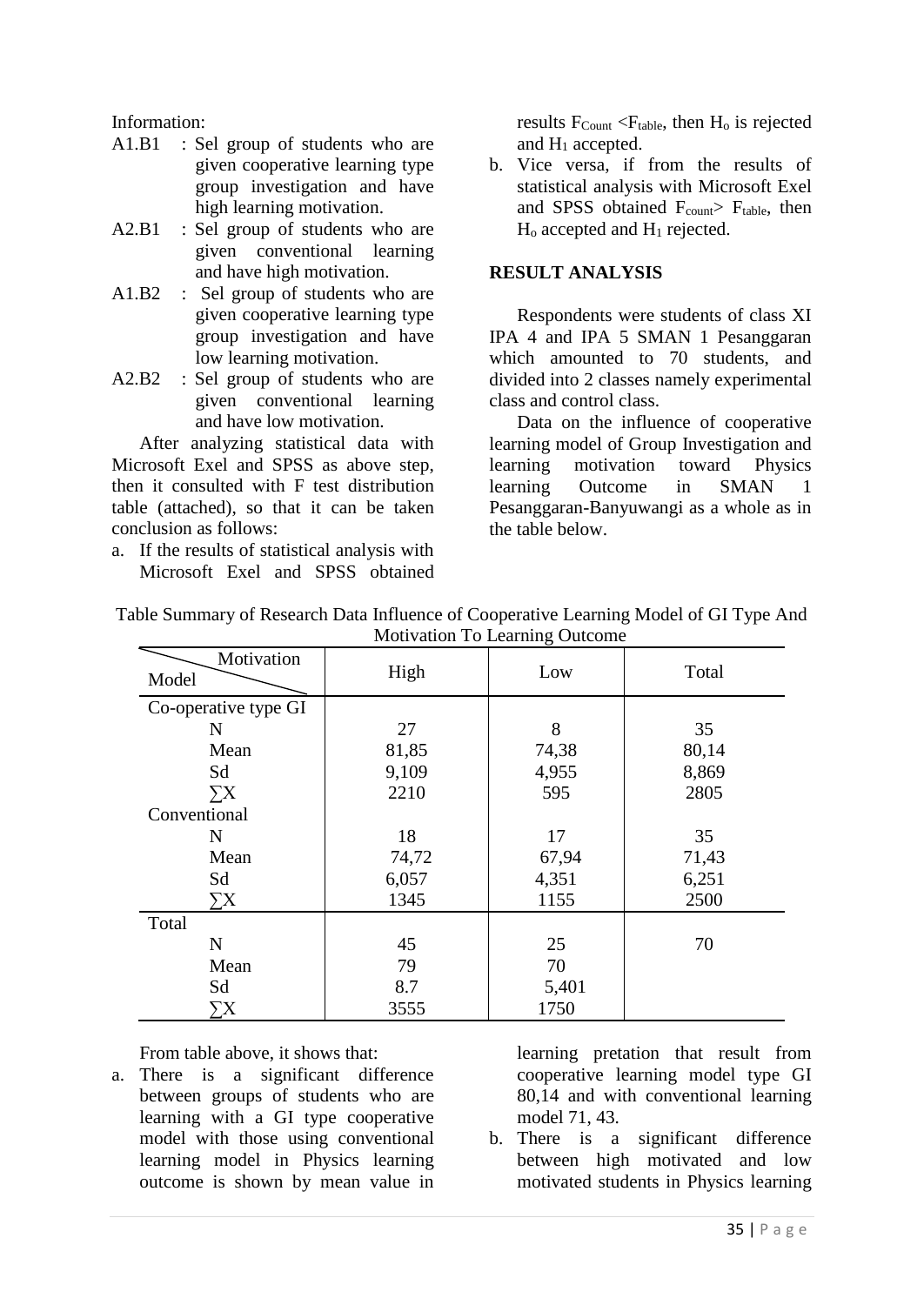outcome as indicated by mean niali on highly motivated learning pretensions 79 and low motivation 70.

c. There is no significant effect of interaction between Group Investigation cooperative learning model with motivation to Physics outcome which is indicated by mean value in cooperative group type GI with low motivation 74,38 and conventional group with low motivation 67,94.

Dependent Variable: Outcome

Hypothesis testing is done by two-way vaktorial analysis. The goal is to investigate the two main effects namely the difference of application of learning models and student learning motivation to Physics learning outcome. And the influence of interaction (interaction effect) affected both on Physics learning outcomes. A summary of the results of two-way vaktorial analysis is included in the table below.

| Source                                          | Type III Sum of<br>Squares | df | Mean Square | F       | Sig. |  |
|-------------------------------------------------|----------------------------|----|-------------|---------|------|--|
| <b>Corrected Model</b>                          | $2075.951$ <sup>a</sup>    | 3  | 691.984     | 14.027  | .000 |  |
| Intercept                                       | 323191.648                 | 1  | 323191.648  | 6.552E3 | .000 |  |
| Model Learn                                     | 665.545                    | 1  | 665.545     | 13.491  | .000 |  |
| Motivation to learn                             | 735.441                    | 1  | 735.441     | 14.908  | .000 |  |
| Model_Belajar *<br>Motivation_Learn             | 1.752                      | 1  | 1.752       | .036    | .851 |  |
| Error                                           | 3255.835                   | 66 | 49.331      |         |      |  |
| Total                                           | 407375.000                 | 70 |             |         |      |  |
| <b>Corrected Total</b>                          | 5331.786                   | 69 |             |         |      |  |
| a. R Squared = .389 (Adjusted R Squared = .362) |                            |    |             |         |      |  |

# **Table Analysis of Anova Two Path Analysis Tests of Between-Subjects Effects**

Based on the t test steps and the above table, the hypothesis testing for each independent variable are as follows: There are differences in learning outcomes of students who were taught using conventional learning models with students taught by cooperative learning model GI. This conclusion is based on analysis of test results of Anova two ways in table 4.9 above, the value of  $(F_{\text{Count}})$  13 491> (F table) 3,13 at significance level ( $\alpha$ ) of 0.05 and a P value (Sig.) 0000  $\leq(\alpha)$ 0.005. This means  $H_0$  is rejected and  $H_1$ accepted.

There are differences in student learning outcomes that have high learning motivation when compared with students who have low learning motivation. This

conclusion is based on analysis of test results of Anova two ways in table 4.9 above, the value of  $(F_{\text{Count}})$  14,908 < 3.13 (F table) at significance level ( $\alpha$ ) of 0.05 and a P value (Sig)  $0.000 \leq (\alpha) 0.05$ . This means H1 is accepted and H0 is rejected.

There is no interaction of GI type cooperative learning model and learning motivation to student Physics learning result at SMAN 1 Pesanggaran. This conclusion is based on analysis of test results of Anova two ways in table 4.9 above, the value of  $(F \text{ count})$  0.036  $\lt (F \text{ table})$ 3,13 at significance level ( $\alpha$ ) of 0.05, and a P value (Sig)  $0.851 \leq (\alpha) 0.05$ . This means that H0 is accepted and H1 is rejected.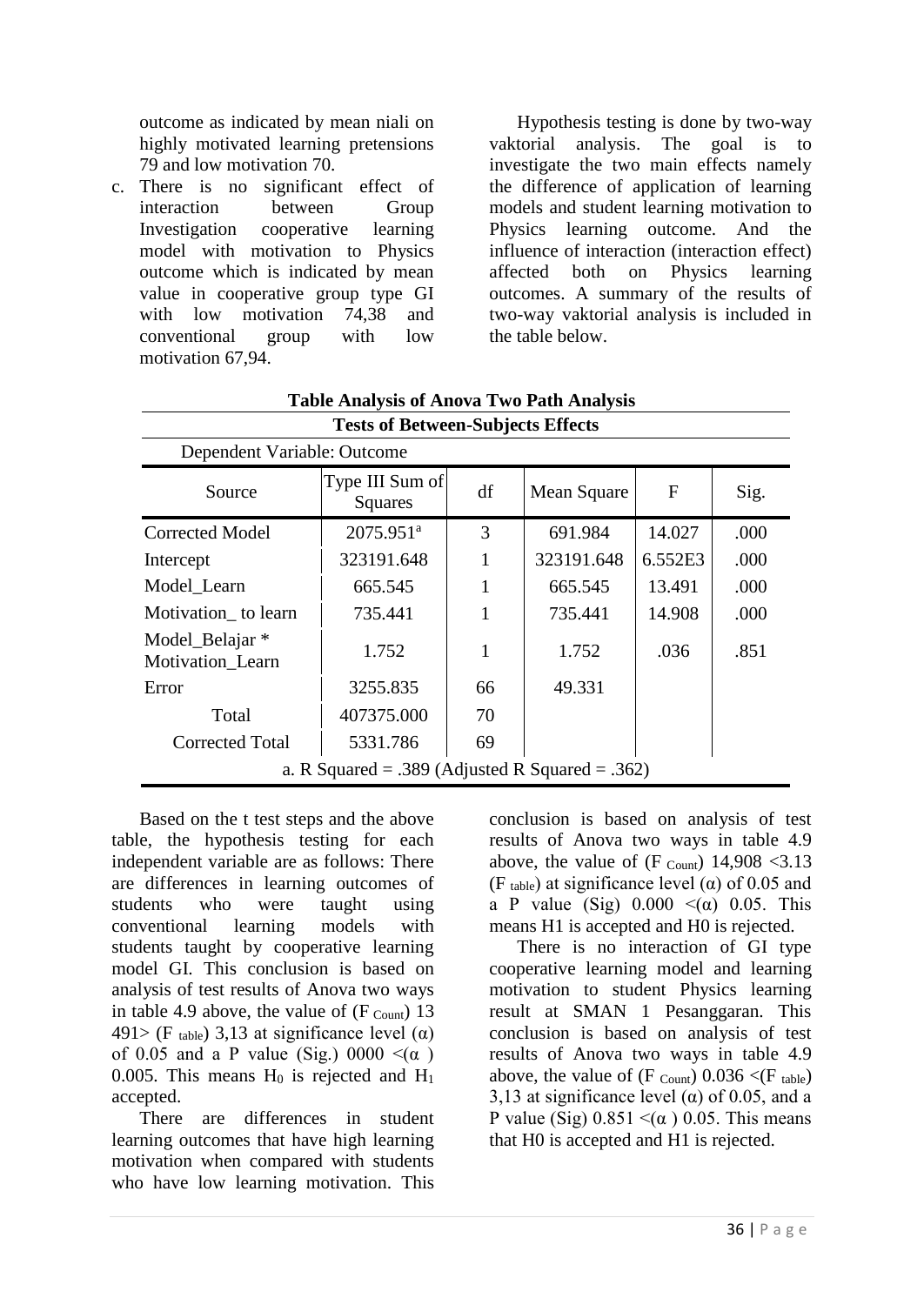### **INTERPRETATION**

From the observation and analysis above, it is found that there is an increasing number of students who reach KKM (Minimum Limit Criteria) that is equal to 75. From 35 students of experimental class, 77.14% of students who scored above KKM, and students who got a value below the KKM only 22.86%. Meanwhile in the control class, from 35 students, it found that 37.14% of students who scored above the KKM, and students who scored under the KKM 62.86%. This means that the application of the learning model contributes greatly to student learning outcomes. It means that the current research could reinforce the results of previous studies, especially research that was conducted by Kustiani (2013) and Artini (2015).

Post-test results in high motivated students and low motivated students are better on high motivated students. In the highly motivated students of 45 students, the mean (average score) of the post-test was 79. Whereas in the low motivated students of 25 students, the mean (average score) of the post-test was 70. It indicates that the high motivation to learn the students will be able to improve student learning outcomes. It means this research can strengthen the results of research conducted by Astiti (2012) and Supriyadi (2013). Consequently, it rejects the results of research conducted by Siswati (2014).

The results showed that there was no significant influence between the interactions of cooperative learning model of group investigation type with motivation to Physics learning outcome. This is shown from the statistical test with the help of computer program SPSS, obtained F Count  $(0.036)$  <F table  $(3.13)$ , Sig value. 0.851> 0.05. This can occur because of other influences such as the condition of students who studied at the time and also the accuracy of the data is less because when the data collection students are in one room that can provide opportunities for students to cooperate in working on learning Outcomes andsoal questionnaire. From the results of this research found that the interaction between cooperative learning model and student learning motivation does not affect student Outcome. It means this research can strengthen the result of research done by Siswati (2014) and reject the result of research conducted by Supriyadi (2013). Therefore it is expected for the next researcher to further improve the accuracy in taking data on the sample research.

### **CONCLUSION**

Based on the research objectives, the results of research and data analysis in the previous chapter can be summarized as follows:

- 6. There is a significant influence between groups of students who are learning by using cooperative learning model of Group Investigation type with students using conventional learning model in improving learning outcome in Physics subject matter of Energy and Work.
- 7. There is a significant influence between groups of students who have high motivation and who have low motivation in improving learning outcome in Physics subject matter of Work and Energy.
- 8. There is no significant influence between the interaction of the use of model research Group Investigation type with students' learning motivation to improve learning outcome in Physics subject matter of Energy and Work.

### **IMPLICATIONS**

Based on the above conclusions, it can be stated that the learning media has the characteristics and role of each in determining the success of teaching and learning process. This suggests that all other learning objectives of the diversity of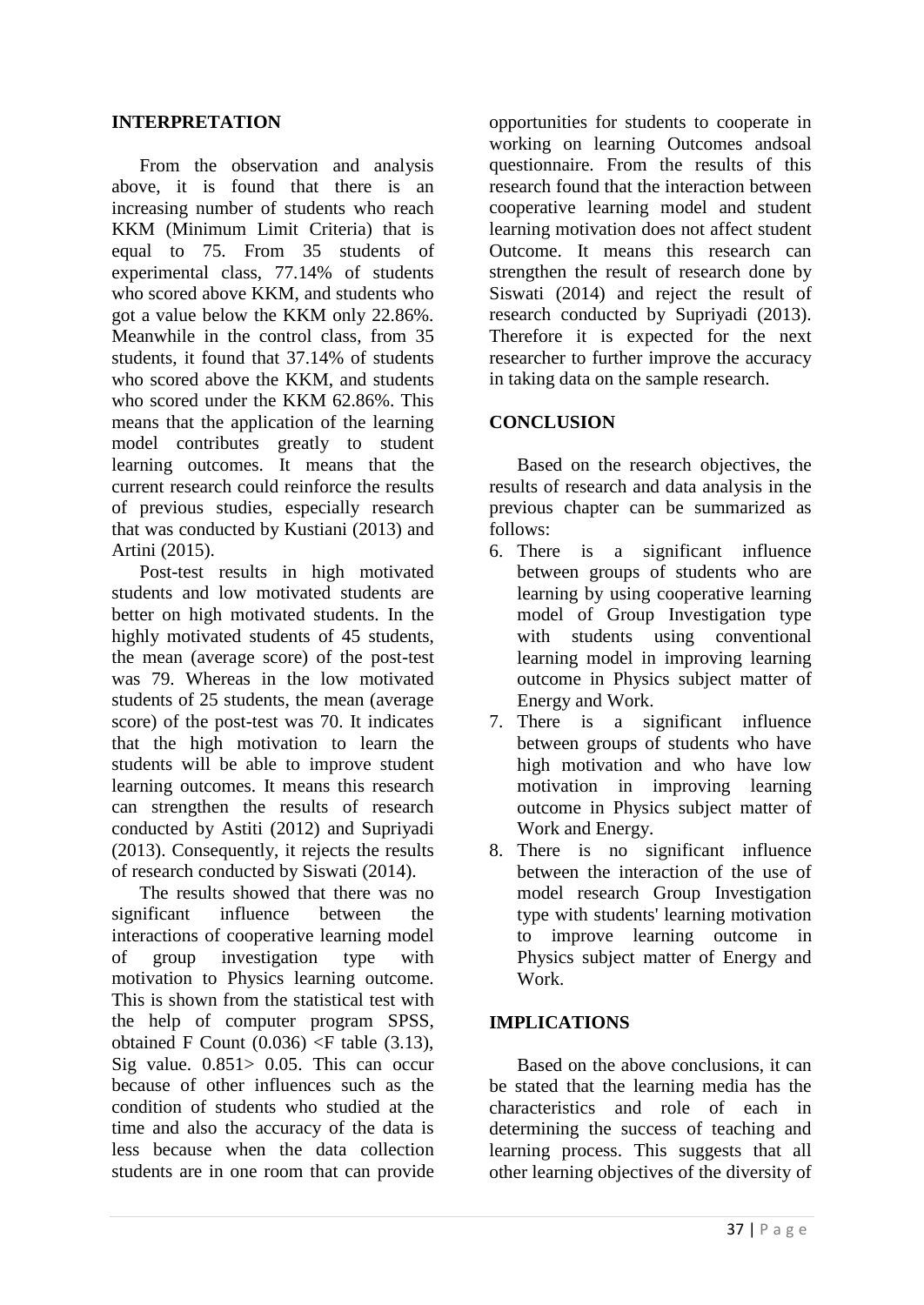instructional media require a teacher to selectively select media that is appropriate to the learning objectives. An educator must be able to select and sort out the learning model that can encourage the improvement of learning outcomes for the students, one of them with cooperative learning model of Investigation Group type. By applying the model of learning GI, students will tend to be active and creative in the learning process. It is significant because in this learning model there are *Pre-Test* activities at the beginning of learning activities, this will require students to try to find their own information from existing learning resources, with the intention that the value is good. While in other cooperative learning model there is no *Pre-Test* activity at the beginning of learning activities.

The Group Investigation cooperative learning model provides an opportunity to learn not only from one learning resource such as a teacher, but also provides an opportunity for the subject to develop cognition better, creative and innovative. It happens because in this learning model learners are required to find out their own information about a material, and the results should be presented using an ITbased learning media (computer).

# **REFERENCES**

- Arikunto. 2002. *Metode Penelitian Kuantitatif dan R & D*. Bumi Aksara: Jakarta.
- *Arikunto. Suharsimi. 2006. Prosedur Penelitian.Jakarta: Rineka Cipta.*
- *Artini (2015) tentang Penerapan Model Pembelajaran Kooperatif Tipe Group Investigation Untuk Meningkatkan Aktivitas dan Hasil Belajar IPA Pada Siswa Kelas VI SD Inpres 1 Tondo.* Jurnal Penelitian Magister Pendidikan Sains Pascasarjana Universitas Tadulako *[http://jurnal.untad.ac.id/jurnal/](http://jurnal.untad.ac.id/jurnal/%20index.php/MitraSains/article/view/4135/3075)*

*[index.php/MitraSains/article/view/4135](http://jurnal.untad.ac.id/jurnal/%20index.php/MitraSains/article/view/4135/3075) [/3075](http://jurnal.untad.ac.id/jurnal/%20index.php/MitraSains/article/view/4135/3075). Diakses pada 16/09/2016.*

*Astiti. 2012. Pengaruh Model Pembelajarn Kooperatif Tipe STAD dan Motivasi Outcome Terhadap Hasil Belajar IPS Siswa Kelas VII SMP Negeri 2 Semarapura-*

*Singaraja.Pascasarjana-Undiksa-Bali. [http://pasca.undiksha.ac.id/e](http://pasca.undiksha.ac.id/e-journal/index.php/jurnal_ep/article/view/31)[journal/index.php/jurnal\\_ep/article/vie](http://pasca.undiksha.ac.id/e-journal/index.php/jurnal_ep/article/view/31) [w/31](http://pasca.undiksha.ac.id/e-journal/index.php/jurnal_ep/article/view/31). Diakses pada 16/09/2016*

- *Azwar, Saeffudin. 2000. Penyusunan Skala Psikologi. Yogyakarta. Pustaka Pelajar*
- *Burhanudin, S. 2006. Model Pembelajaran Group Investigasi. Available : [www.geocities.com](http://www.geocities.com/). Diakses pada 16/09/2016.*
- *Departemen Pendidikan dan Kebudayaan. 1990. Kamus Besar Bahasa Indonesia. Jakarta. Balai Pustaka.*
- *Departemen Pendidikan dan Kebudayaan. 2003. Model-model Pembelajaran Dirjen Pendidikan Dasar dan Menengah Departemen Pendidikan Nasional. Jakarta. PGSM.*
- *Ibrahim. 2000. Pembelajaran Kooperatif. Surabaya. Universitas Negeri Surabaya.*
- *Kushendar, Denny Mahendra. 2010. Pengertian Outcome Belajar. Jurnal Hasil Riset.*
- *Kustiani. 2013. Implementasi Model Pembelajaran Kooperatif Tipe Group Investigation dalam Meningkatkan Hasil Belajar Matematika Siswa Kelas V SD 1 Jurang Kabupaten Kudus. Jurnal Penelitian Universitas Muria-Kudus. Diakses pada 16/09/2016.*
- *Lie, A. 2002. Cooperative Learning. Jakarta. Penerbit Grasindo.*
- *Ridwan. 2006. Skala Pengukuran Variabel-variabel Penelitian. Bandung. Alphabeta.*
- *Santoso, Purbayu Budi. 2005. Analisa Statistik dengan Microsoft Exel dan SPSS. Yogyakarta. Andi.*